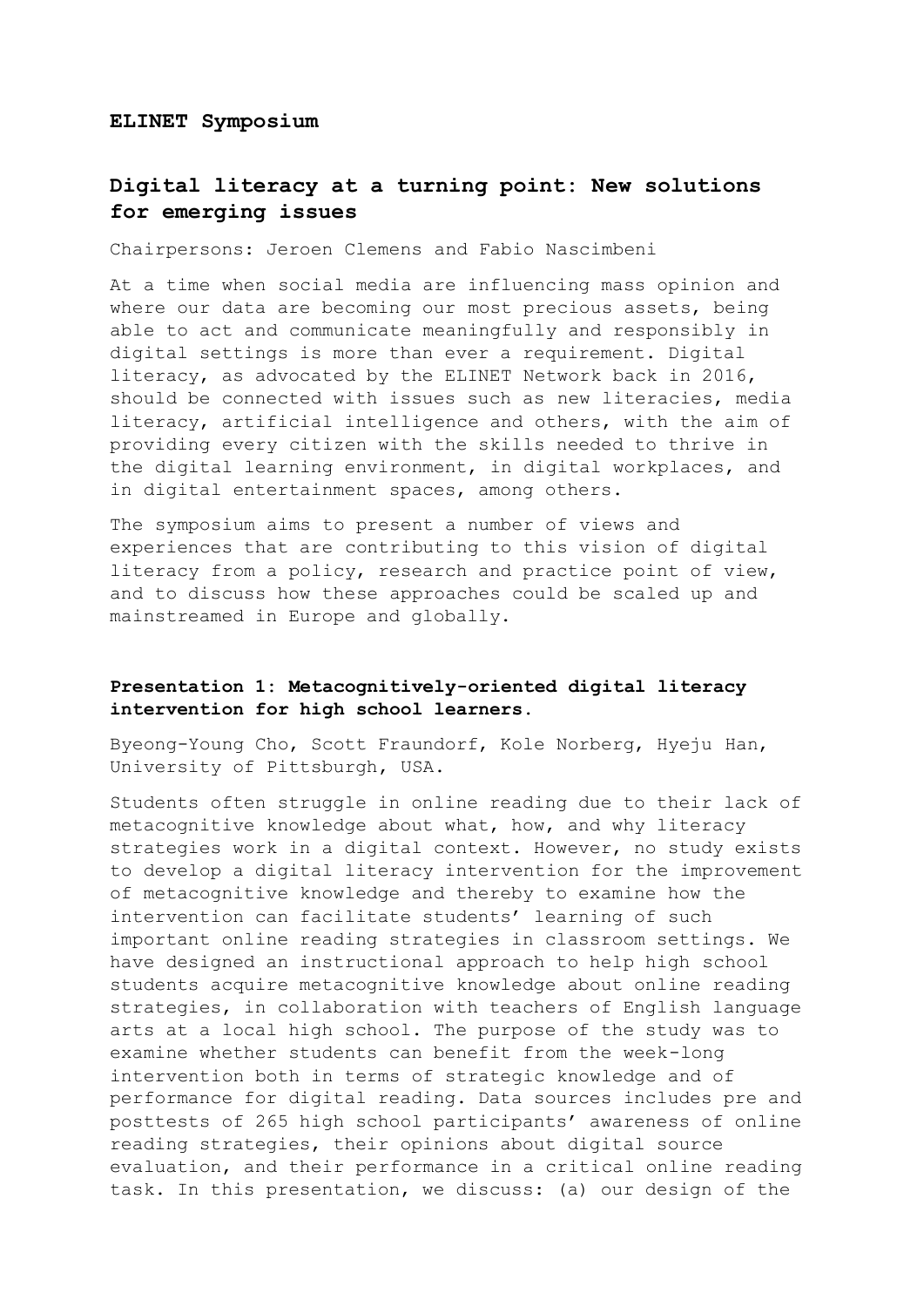instructional materials and activities that support high school learners' understanding of strategic online reading, (b) major findings from the intervention study with regard to students' improved knowledge and performance for strategic online reading, and (c) pedagogical implications of our intervention approach for educational researchers and practitioners who are interested in digital literacy education. We hope that our talk contributes to ongoing conversations about scientifically-based practices in the teaching and learning of digital literacy skills.

# **Presentation 2: Personal digital inquiry: Connecting learners in ways that matter.**

Julie Coiro, University of Rhode Island, USA.

Designing interest-driven digital learning opportunities in an age of accountability can be challenging. A personal digital inquiry (PDI) framework helps in planning for students to actively inquire, collaborate, participate, and reflect while staying actively engaged and motivated in your learning community. View examples of what PDI teaching and learning can look like in grades 1-12 and learn how to make purposeful choices about levels of support and digital tool use as part of project-based student inquiry.

Inquiry is the essence of twenty-first century teaching and learning. Offering learners opportunities to generate their own wonderings about real-world problems helps them connect their own interests to real-life issues in ways that can lead to real change (Alberta Learning, 2004). In turn, opportunities for purposeful, self-directed inquiry become personally fulfilling learning experiences (Pink, 2009). Students engaged in technology embedded inquiry practices have begun to demonstrate many of the twenty-first century skills called for by international thought leaders, business leaders, and educational researchers alike (see Schleicher, 2016; Saavedra & Opfer, 2012). Studies have also documented dramatic increases in elementary student performance in literacy and numeracy as well as in high school graduation rates (Clarke, Gill, Sim, Patry, & Ginsler, 2014) as a result of these inquiry practices. This presentation reviews four core sets of practices and related activities that have been incorporated into a model of Personal Digital Inquiry (Coiro, Dobler, & Pelekis, in press) that engages students in flexible opportunities to wonder and discover, to collaborate and discuss, to create and take action, and to analyse and reflect.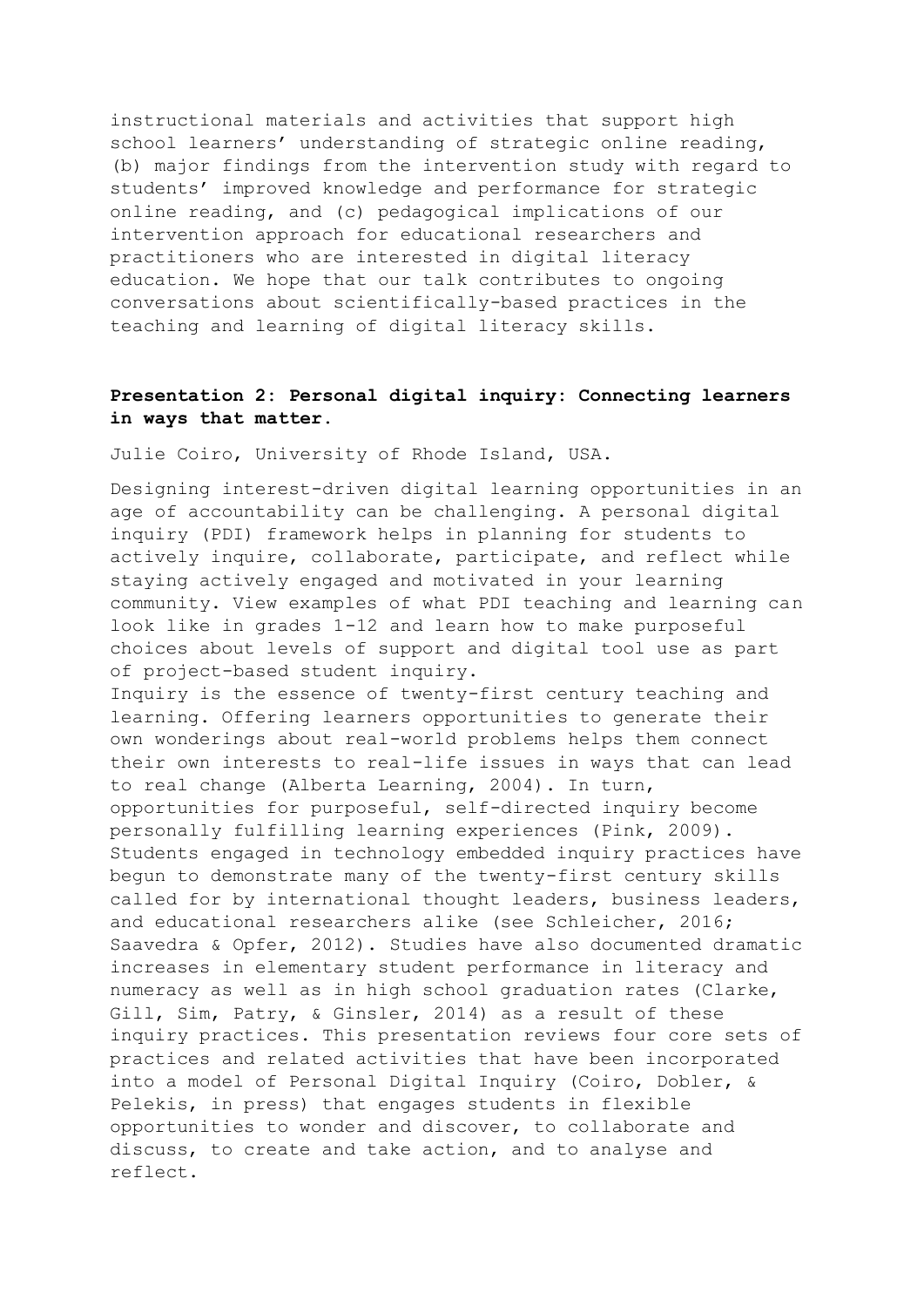# **Presentation 3: Digital Literacy: Curriculum reform in the Netherlands and the role of language teachers.**

Jeroen Clemens, Independent Researcher and Consultant; University of Applied Sciences Windesheim, Netherlands.

In the Netherlands, there are rapid changes in the thinking about plans for a new curriculum. In this, digital literacy plays an important role. In 2015, the State Secretary of Education, Culture and Science appointed an advisory commission, Platform Onderwijs2032, to conduct a thorough public consultation examining the form and content of primary and secondary education in the Netherlands. The objective was to identify the knowledge and skills that young people must acquire if they are to function effectively in a rapidly changing society. In January 2016, the commission published its report Ons onderwijs2032 Advisory Report. In this report, the Platform calls for a fixed basis of knowledge and skills and (digital) literacy was mentioned two domains: (1) Language skills: Dutch and English, and (2) Digital Literacy. In 2018, teams were created with 125 teachers, 18 principals and 80 schools to work on developing plans for new attainment goals and a new curriculum for primary and secondary education. This project is called curriculum.nu [\(https://curriculum.nu/\)](https://curriculum.nu/). In this project, there are three separate development teams related to literacy: (1) Language domains Dutch and English, and (2) the new domain Digital Literacy. How do we integrate digital literacy in the curriculum? What are the pros and cons of this way of curriculum development and why and how we can integrate digital literacy and language teaching?

#### **Presentation 4: Focus on reading comprehension**

Anneke Smits, University of Applied Sciences Windesheim, Netherlands

In the Netherlands, we typically use course books and online materials from educational publishers to teach children reading comprehension. Research has shown that these books and materials are not effective in combatting reading comprehension problems. Our course books typically target strategy instruction and practice of the strategies in many different texts. For us, the challenge was to develop a new program that focuses on teacher behavior and skills and that takes a very different and evidence-informed approach to problems in reading comprehension. The program was designed on the basis of an extensive literature study. The program is content-oriented (as opposed to strategy-oriented) and aims to extend the language and knowledge base of students by giving